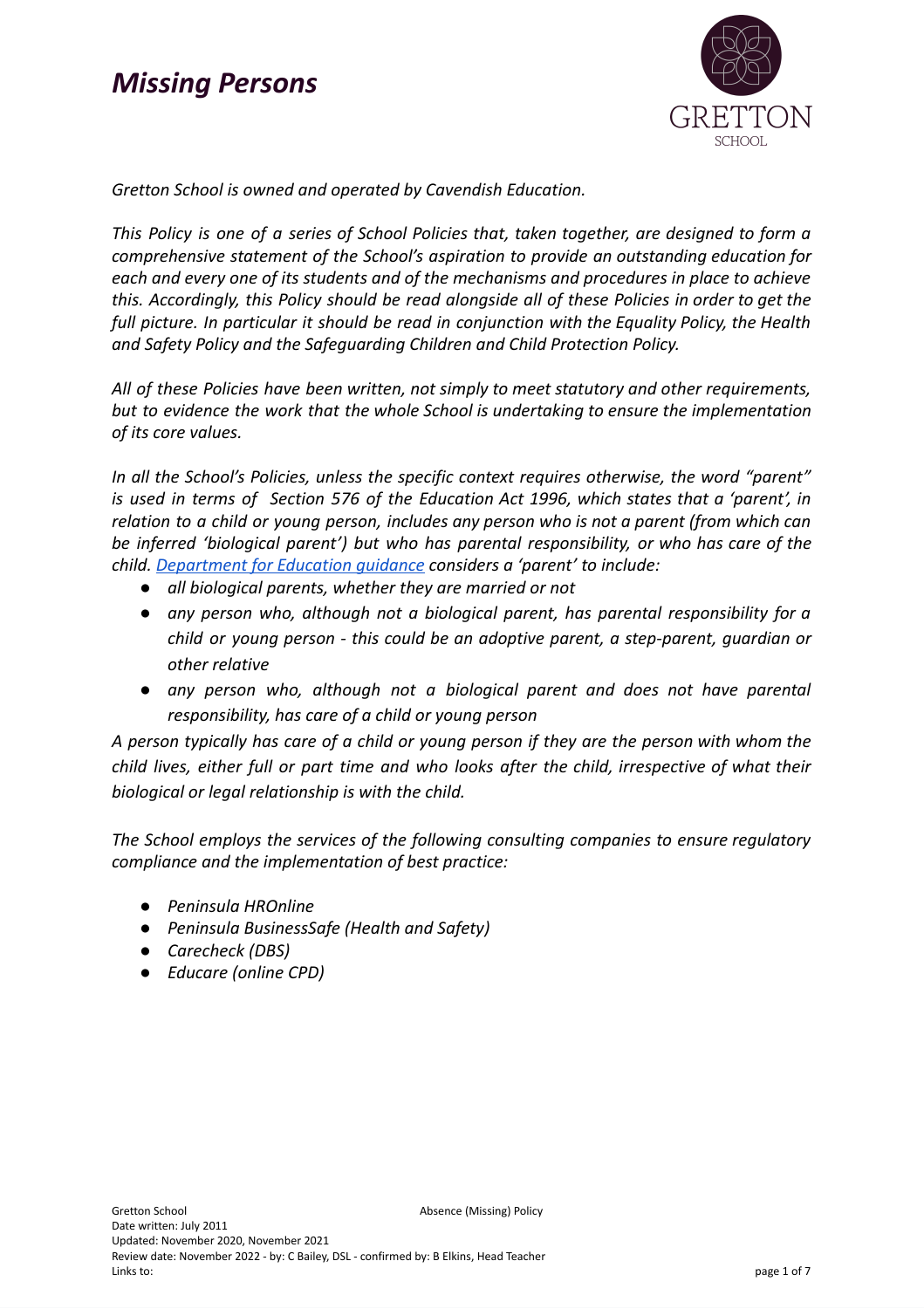#### **1 INTRODUCTION**

It is Gretton School's aim to ensure that all students remain safe and supported during their school day and during boarding time.

*National Minimum Standards – Residential Special Schools (April 2015) Standard 15.6*

*The school's procedures are compatible with the local runaway and missing from home and care (RMFHC) protocols and procedures applicable to the area where the school is located. Where children placed out of authority go missing, the head of care (or school equivalent) follows the local RMFHC protocol and complies with and makes staff aware of any other processes required by the placing authority.*

#### **2 POLICY**

Gretton School has safety measures in place where reasonably practical to prevent students from leaving the site without permission, getting lost whilst on outings or abducted. A lot of emphasis is placed on the students making positive choices and choosing not to leave the school site without permission. Gretton School does recognise that some students will still choose to leave the school site on occasions.

As part of the assessment process for each student, consideration must be given to the risk of the student becoming 'Absent (missing)'. If there is a risk of the student becoming 'Absent (missing)', further consideration must be given to the risk posed to the student or others as a result.

Details regarding risk and actions to be taken are to be included in the Individual Behaviour Plan (IBP). This will include when the police may be called and will depend on the level of risk to each individual student.

Each student will be given the address and contact details of the school and boarding accommodation on admission.

This Policy takes into consideration the **Statutory Guidance on children who run away and go missing from home or care** and the **RMFHC (Runaway and Missing from Home and Care) protocols.** The RMFHC protocols will be followed within Cambridgeshire along with other Placing Authorities from where the students come from.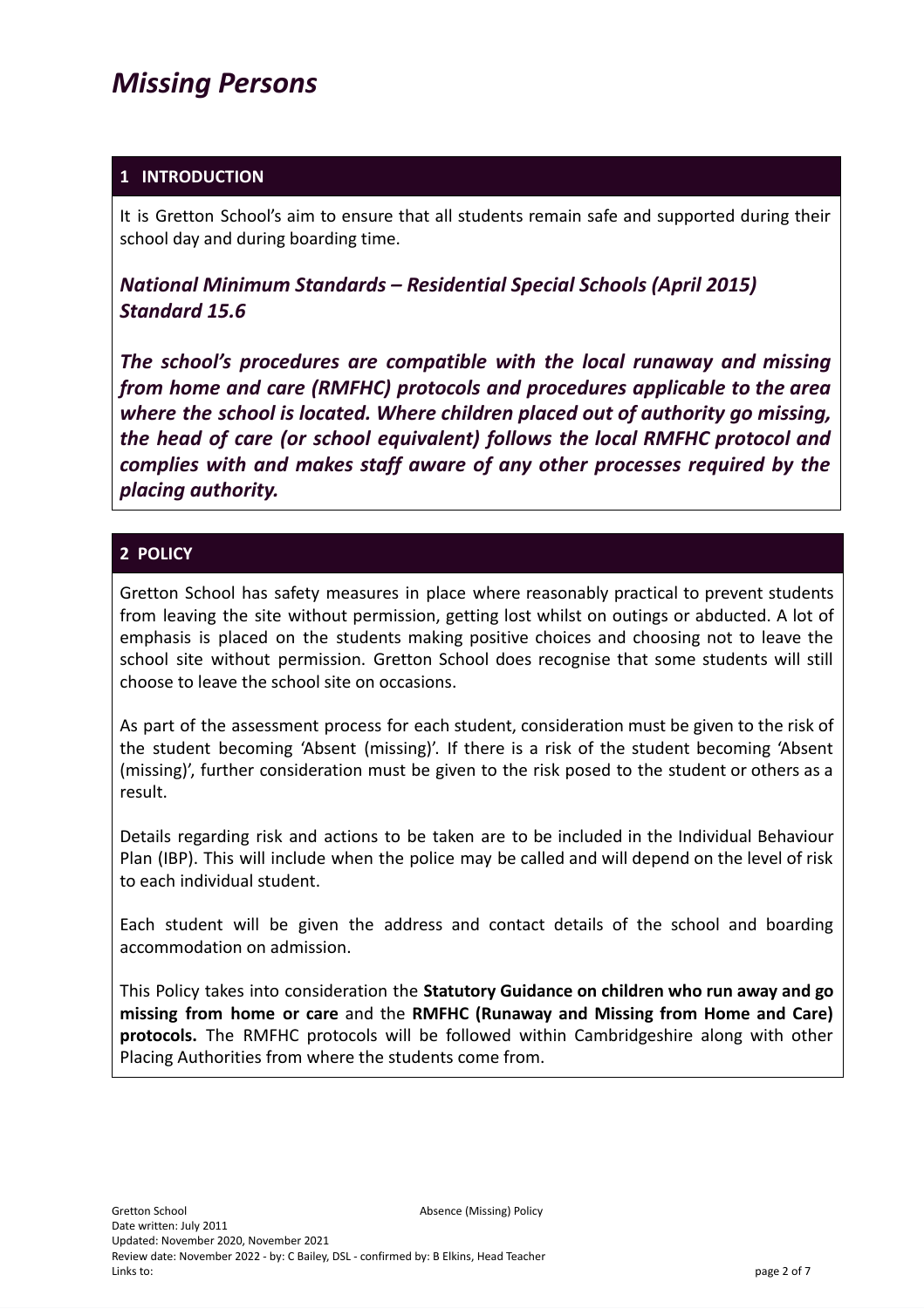### **3 DEFINITIONS**

#### **Absent:**

A person is **not in a place** where they are expected or required to be but where carers or police do not feel the need to start a full 'Missing' investigation at that stage.

#### **Missing:**

Anyone whose whereabouts cannot be established **and** where the circumstances are **out of character** or the context suggests **the person may be the subject of crime or at risk of harm to themselves or others.**

We will report any student under the age of 12, automatically as 'Missing' rather than 'Absent' due to the levels of risk. We may also report any other student older than 12 years as 'Missing' should it be deemed necessary due to their diagnosis of Autism and their vulnerability in society.

### **4 TO PREVENT A STUDENT FROM BECOMING 'ABSENT' / 'MISSING'**

In the first instance, it is important to do everything possible to prevent a student from becoming absent without authorisation and placing themselves or others at risk. Some of the ways to do this are:

- Staff building positive and trusting relationships with the students ensuring they are made to feel safe with staff and within their environment.
- Staff ensure that, as part of the 24 hour curriculum, advice and guidance is given on 'Keeping Safe', how to use a phone, how to contact the police, understanding of strangers, road safety etc.
- Staff adequately supervising the students in line with their agreed staffing ratio and expectation required of them.

### **5 PROCEDURE TO FOLLOW SHOULD A STUDENT BECOME 'ABSENT'/' MISSING'**

- Staff are to follow the student and encourage the student to talk about why they want to leave and ensure their safety is paramount where possible.
- Staff to take note of what the student is wearing.
- If the student's whereabouts is known, staff will decide what actions are necessary to return the student to school or home. Staff are to maintain contact with the student, where possible.
- If the student is located and appears to be at risk or vulnerable (due to the environment), staff are to remain close to the student and supervise them as much as possible, seeking further advice and guidance from the police and Senior Leadership Team.
- If the student has not been seen leaving or staff are unaware of the student's location, staff are to thoroughly search the grounds of the school and boarding accommodation,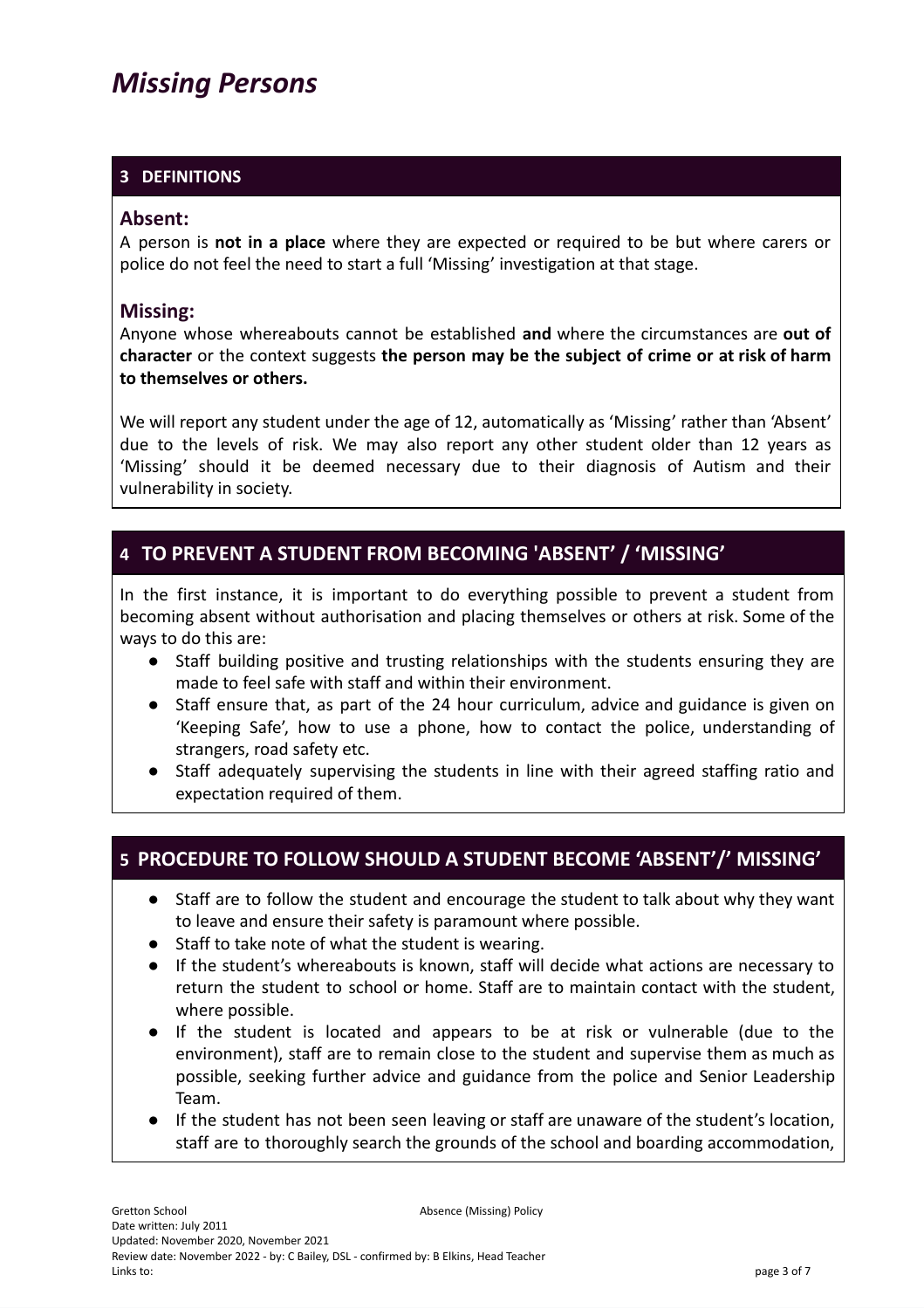the local parks and village or area they were last seen, and any other location that the student is likely to have gone.

- The Senior Leadership Team is to be informed that a student is missing within 10 minutes and updated as necessary. After 10 minutes staff involved and/or Senior Leadership Team will notify the police, (999) for all students 12 years old and under, and either 101 or 999 in a non emergency for those over 12 years to 19 years of age.
- Staff are to inform the student's parents (or person with Parental Responsibility) after contact with the police (unless stated otherwise in the student's Individual Behaviour Plan) and offer reassurance that staff are doing everything possible to find the student.
- Staff to update the parents where necessary.
- Police number is **999 or 101**

Staff are to give the police the following details: **Gretton School, Manor Farm Road, Girton, Cambridgeshire, CB3 0RX or The Rectory, 65 High Street, Girton, Cambridgeshire CB3 0QD Telephone number: 01223 277438**

- Staff are to provide the police with a description, a photo of the student and any other information in aid of helping to find the student. (Identity Sheet contained within the grab bag - details under section 7 of this policy)).
- Staff are to ask Police for a relevant email address at the time of reporting to enable them to forward the Identity Sheet promptly.
- If the student becomes absent as a result of abuse at the school, the staff must contact the Headteacher, who will, under the advice of the Safeguarding Lead, contact the Cambridgeshire LSCB and the student's Placing Authority, if different, immediately to discuss the appropriate Safeguarding procedures.
- The staff are to update all persons involved to share any developments regarding the student's absence.

### **6 ONCE A STUDENT HAS BEEN FOUND OR RETURNED**

- Staff are to collect the student if safe to do so. If it is deemed not safe to collect and return the student for any reason, staff are to request support from the police to return the student to school.
- Once the student is back in the care of the staff, staff are to ask the student how they are feeling, ask if they require any medical assistance or if they wish to talk to someone for further support. Staff are to offer the student the opportunity to talk about their reasons for leaving.
- The student is to be welcomed back and informed that they were missed and staff were very worried about them.
- Staff are to offer the student food and drink.
- If the student was due medication during their absence and the time has passed or staff are concerned that the student maybe under the influence of drugs, alcohol or appear to be unwell, staff are to seek immediate advice from either the student's GP,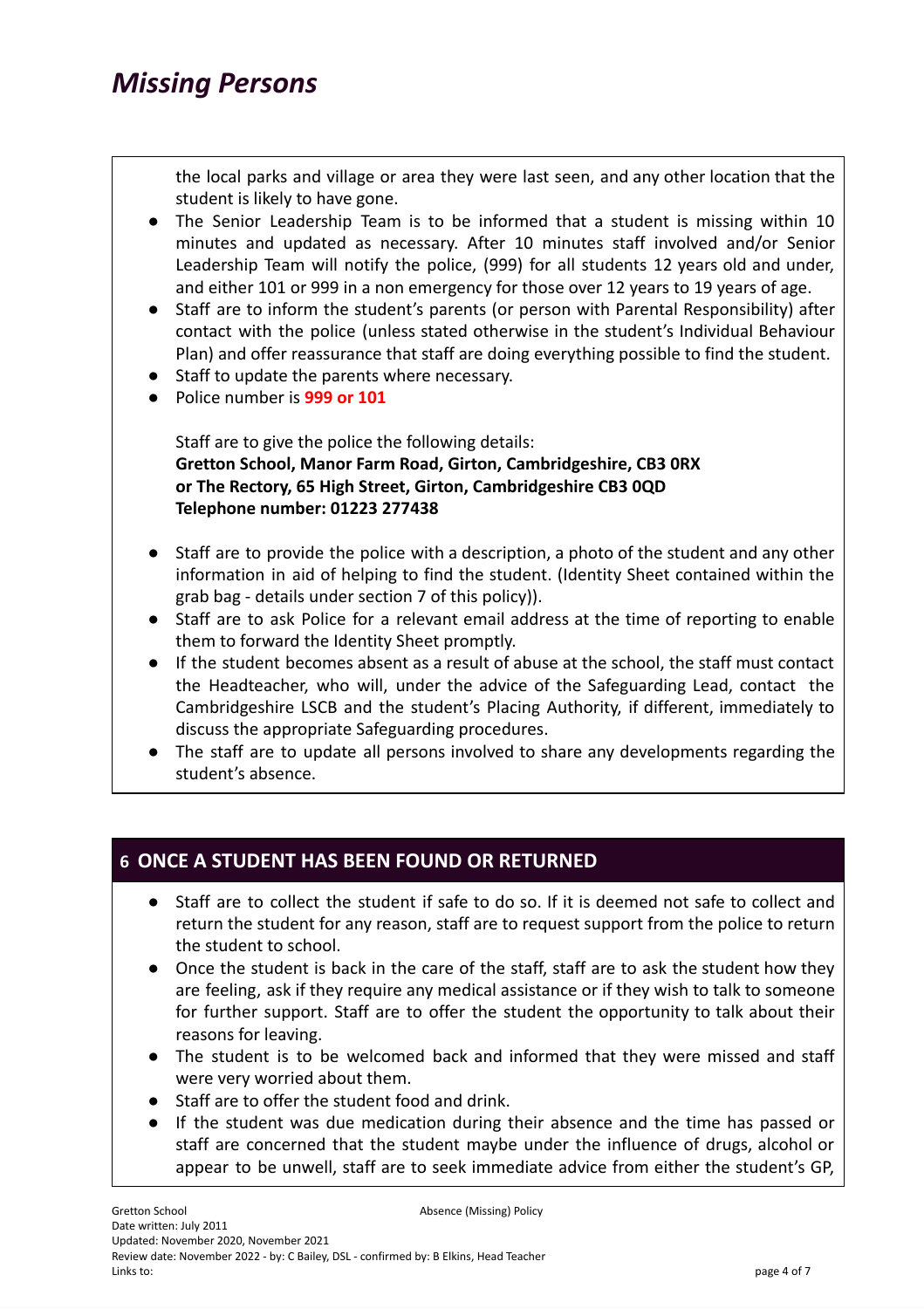or the Emergency Out of Hours medical services prior to administering any medication. These concerns and advice given will need to be recorded in the student file, or schoolbase chronology log.

- Staff are to monitor and observe the student on return from being 'Absent' or 'Missing' to ensure their overall welfare and needs are being met.
- Once the student has been returned to the care of the staff, staff are to contact all relevant persons (police, parents, social worker, senior leadership team etc.) to make them aware of the student's return and share any relevant information or concerns. It will need to be recorded that all the above (where applicable) have been informed.
- The police may visit the student to complete a 'Safe and Well Check'.
- Staff are to complete all paperwork (incident report) relating to the student being absent.
- Senior Leadership are to monitor the incident reports regularly to identify any patterns to the Absences and put strategies in place to minimise the Absences where possible.
- The student's Individual Behaviour Plan and Risk Assessment will need to be reviewed and amended if necessary.
- All staff involved during the student's absence are to receive a debrief and will be offered support as necessary.
- If any issue was raised regarding the welfare or safety of the student this must be reported immediately to the Senior Leadership Team who will then arrange to contact the Safeguarding Team if necessary.

### **7 INDEPENDENT RETURN INTERVIEWS**

When a child is found, they must be offered an independent return interview. Independent return interviews provide an opportunity to uncover information that can help protect children from the risk of going missing again, from risks they may have been exposed to while missing or from risk factors in their home.

The interview should be carried out within 72 hours of the child returning to their home or care setting. This should be an in-depth interview and is normally best carried out by an independent person (ie, someone not involved in caring for the child) who is trained to carry out these interviews and is able to follow-up any actions that emerge. Children sometimes need to build up trust with a person before they will discuss in depth the reasons why they ran away.

The interview and actions that follow from it should:

identify and deal with any harm the child has suffered – including harm that might not have already been disclosed as part of the 'safe and well check' – either before they ran away or whilst missing;

● understand and try to address the reasons why the child ran away; help the child feel safe and understand that they have options to prevent repeat instances of them running away;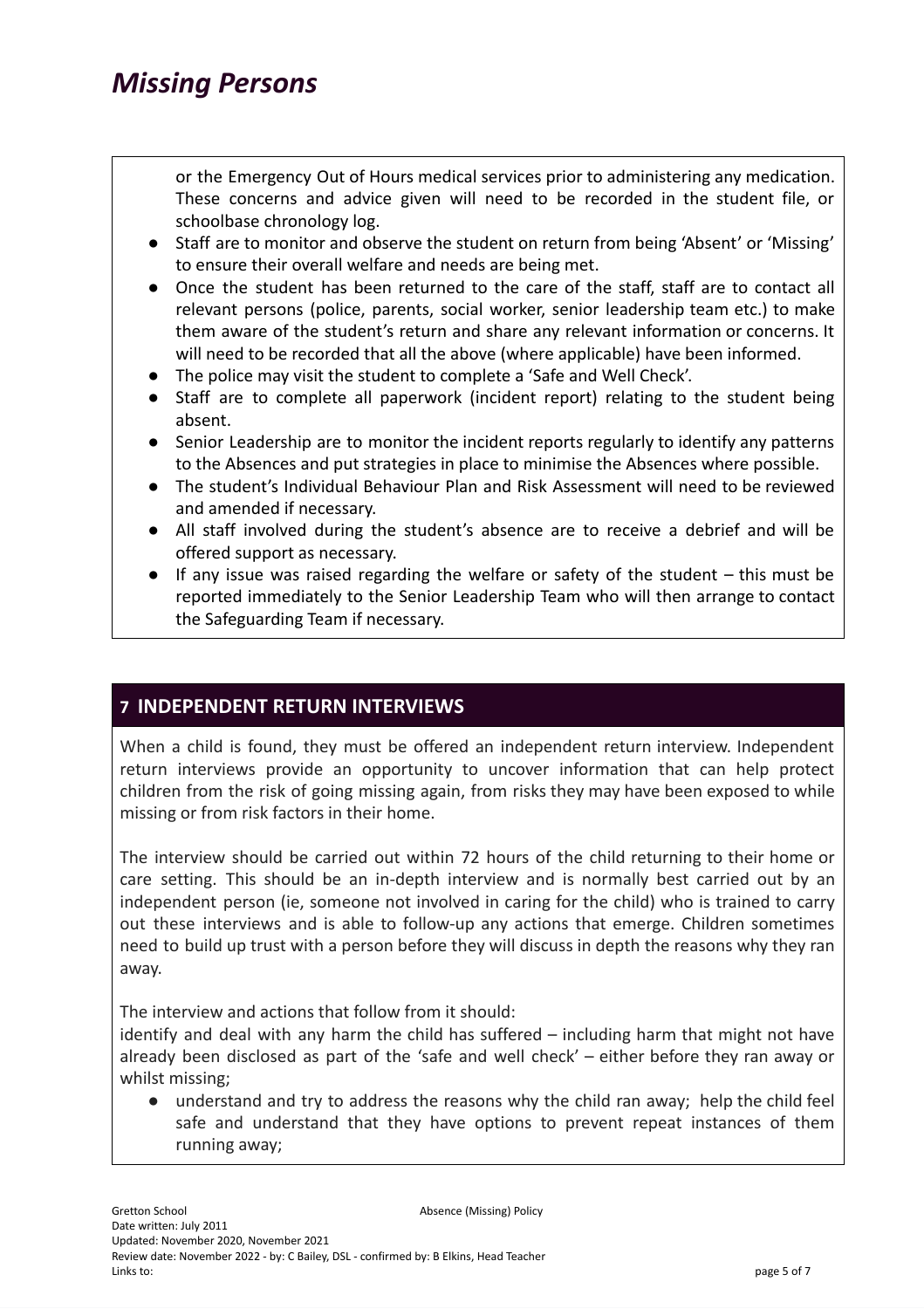provide them with information on how to stay safe if they choose to run away again, including helpline numbers.

The interview should be held in a neutral place where the child feels safe. The interview provides an opportunity to hear from the child about why they went missing and to understand the risks and issues faced by the child while missing. This could include exploring issues where a child:

- has been reported missing on two or more occasions;
- is frequently away from placement (or their home) without authorisation; has been hurt or harmed while they have been missing; is at known or suspected risk of sexual exploitation or trafficking;
- is at known or suspected risk of involvement in criminal activity or drugs;
- has contact with people posing risk to children; and/or
- has been engaged (or is believed to have engaged) in criminal activities while missing.

The assessment of whether a child might run away again should be based on information about:

- their individual circumstances, including family circumstances;
- their motivation for running away;
- their potential destinations and associates;
- their recent pattern of absences;
- the circumstances in which the child was found or returned; and their individual characteristics and risk factors such as whether a child has learning difficulties, mental health issues, depression and other vulnerabilities.

### **8 GRAB BAG DETAILS**

In the case of a student being 'missing' from Gretton School, please follow this procedure and ensure that you have the correct additional information with you when leaving the site, including all items that are in the grab bag/folder.

- Take a note of what the student is wearing.
- If the student's whereabouts is known, staff will decide what actions are necessary to return the student to school or home. Staff are to maintain contact with the student, where possible.
- If the student is 12 years or younger the police will be called if the student is not in sight.
	- o Ensure you have printed a copy of the students Identity sheet to issue description to the police